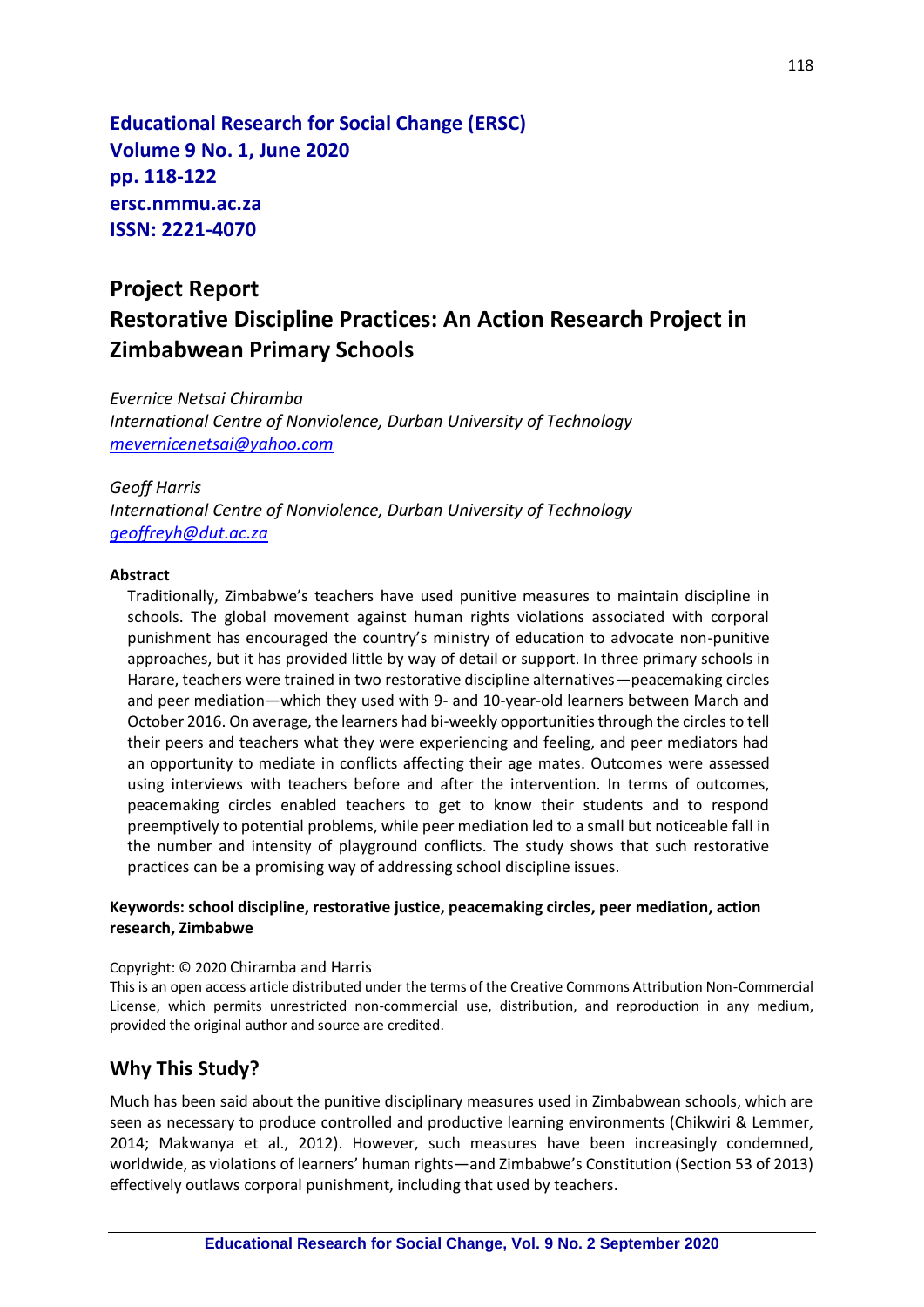119

At the same time, non-punitive methods are widely believed to have limited effectiveness, and two thirds of children in Zimbabwe reported that teachers use corporal punishment (Gershoff, 2017). While Zimbabwe's ministry of education has advocated the use non-punitive disciplinary methods, it has not provided specific suggestions of such methods, let alone training in their use.

# **What Theory Did We Use to Explain Our Findings?**

Traditionally, criminal justice systems have been concerned with retribution and punishment. When a crime is committed, the state takes over to bring alleged offenders before a court where, if they are determined to be guilty, they are subject to alternative forms of punishment that may well include imprisonment. Society may feel a sense of satisfaction that the guilty parties have been punished and it is assumed that punishment will deter reoffending and send a message to others to avoid such behaviour.

By contrast, restorative justice focuses on building a sense of self-worth and personal responsibility among offenders, and often involves efforts to build or rebuild the relationship between offenders and their victims (Zehr, 2015). This may occur through mediation sessions where stories can be told and heard, apologies made, and forgiveness asked and given. Restorative justice can occur within an essentially retributive justice framework for certain types of crimes and allows for sentencing options other than imprisonment, for example, mandatory participation in a victim–offender mediation process.

Many of the methods used by African communities to deal with antisocial behaviours involve strong elements of restorative justice. Common features of these traditional approaches are the involvement of all community members with an interest in the conflict to make their experiences and opinions known, the seeking of consensus concerning what actions should be undertaken by the offender, and the imperative of restoring social harmony.

Restorative justice has been applied in schools through a range of restorative practices based on similar foundational principles to those used in criminal justice (Amstutz & Mullet, 2005; McCluskey et al.*,* 2008; Thorsborne & Vinegrad, 2008). Restorative practices aim to promote accountability and responsibility among learners and thereby help to create a conducive learning environment. Restorative practices allow students to learn from their mistakes through encounters with their peers; as a result, friendships can be restored and new relationships created. Restorative language helps to improve emotional literacy for both teachers and pupils, and nurtures respect, responsibility, and empathy in the members of the school community.

Restorative approaches can be applied by any teacher at any school to any group of children. These approaches are not a soft option for offenders; they involve the difficult work of holding learners accountable for their actions and helping them to understand the impact of their behaviour (Hendry, 2009; Liebmann, 2010). Restorative practice can produce a calmer school environment where learners feel they have a voice. The present research utilised two restorative approaches—peer mediation and peacemaking circles.

Peer mediation is a process of conflict resolution facilitated by learners, with dialogue as its key tool. Typically, peer mediators work in pairs under the broad supervision of a teacher, and handle conflicts that occur outside classrooms. They may wear identification badges when they are on duty. In the present study, outside instructors trained teachers in peer mediation philosophy and methods and these then trained the peer mediators, beginning with conflict resolution in general and then moving to the skills involved in mediating various conflicts.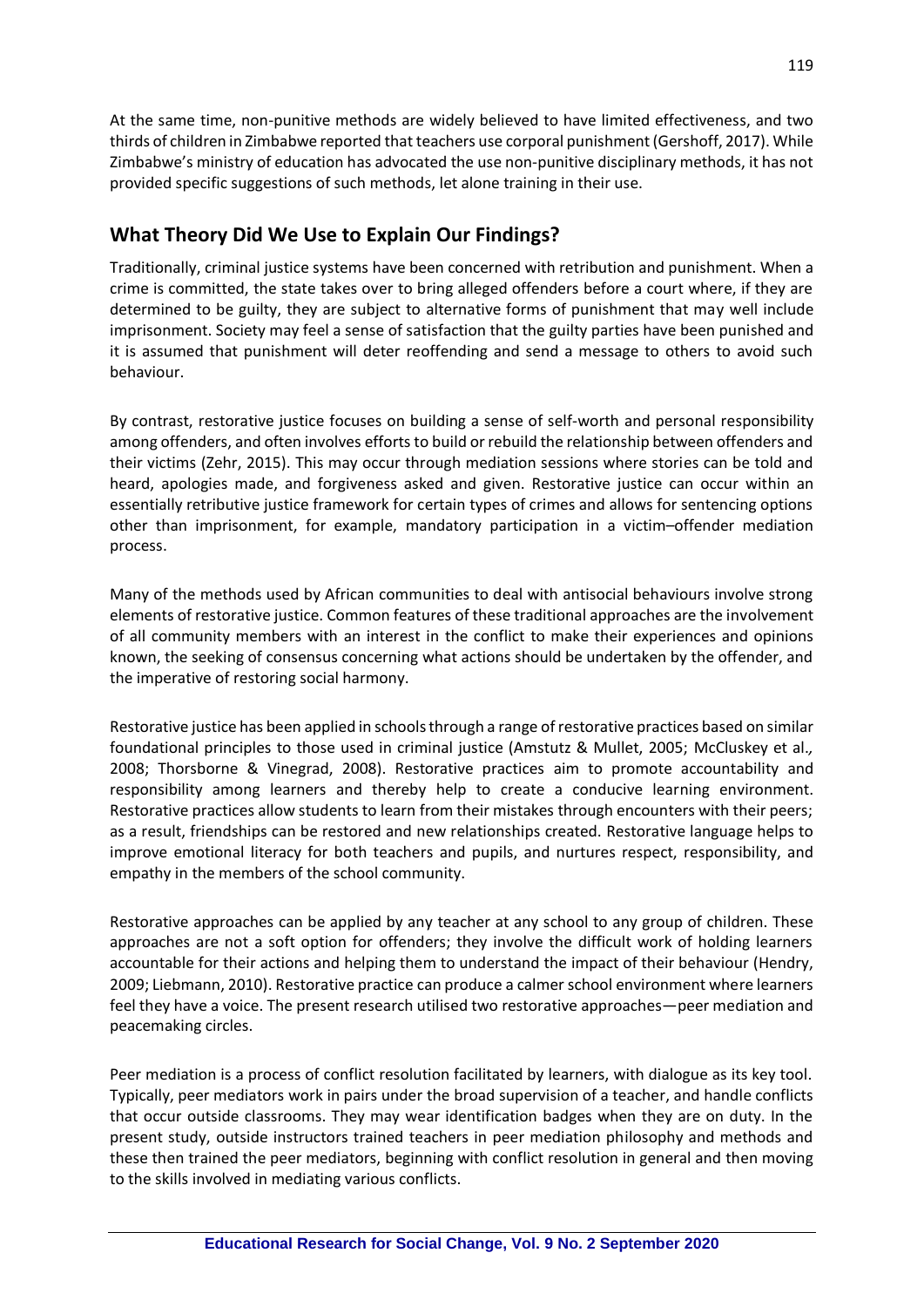Peacemaking circles are common in traditional restorative justice practice. In school contexts, they can take the form of checking-in circles that allow the class to know any issue of concern before they start engaging with their day's activity or they can be used to address matters of concern to members of the class, including conflicts. In either case, each class member has the opportunity to make a contribution, which the other participants treat with respect (Boyes-Watson, 2005; Boyes-Watson & Pranis, 2010; Pranis, 2005, 2013). The circle process emphasises the communal aspect of individual experiences and communal responsibility for decisions, and can help develop active listening, empathy, cooperation, negotiation, and the appreciation of diversity.

The aim of the research project reported here was to introduce peer mediation and peacemaking circles into a sample of primary schools in Harare and to assess their outcomes.

# **How Was This Study Conducted?**

The project took place in three primary schools in Harare, one in a medium-density suburb, one in a high-density suburb, and one in a semi-urban settlement between March and October 2016. The schools can be regarded as reasonably typical of schools in their locations. Twelve teachers—two men and 10 women—volunteered to participate in the project. Thirty-five 9- and 10-year-old learners were trained as peer mediators, and around 200 participated regularly in peacemaking circles.

Teachers were interviewed prior to the introduction of peer mediation and peacemaking circles with a focus on traditional discipline methods and at the end of the intervention, when the focus was on the operation and effectiveness of peer mediation and peacemaking circles. Each interview was conducted face-to-face, lasted between 30 minutes and an hour, and asked semi-structured questions.

### **What Did We Find Out?**

Interviews with teachers prior to the intervention investigated ways of controlling children's behaviour at home and at school. According to teachers, parents and guardians required their children to behave well at home and corporal punishment was the only way to make sure this happened. All the teachers spoke of the effectiveness of corporal punishment and manual labour as discipline tools in homes and schools. Almost all the teachers admitted that they used corporal punishment on a regular basis.

#### **Peer Mediation**

The teachers reported challenges ranging from large numbers of learners per class to widespread misbehaviour during break times. They hoped that teaching mediation skills would improve learner behaviour and so relieve some of their stress. Several teachers suggested that learners often wanted a way out of the conflicts they found themselves involved in but could not see one; in consequence, they appreciated the intervention of peer mediators.

During the post-intervention interviews, most teachers reported a small but noticeable improvement in the way learners interacted with each other. Playground conflicts, they said, were less likely to become violent and turn into long-running feuds. The intervention seemed to have injected something fresh into each school—a way of effectively dealing with the conflicts that are part of everyday school life. They reported some specific benefits to learners, including the status that peer mediators were given by other learners, a growth in the self-confidence of peer mediators, and a bonding of peer mediators across classes, which ordinarily did not happen to any extent. One teacher observed that other learners observed the skills of mediation and then practised them on their own.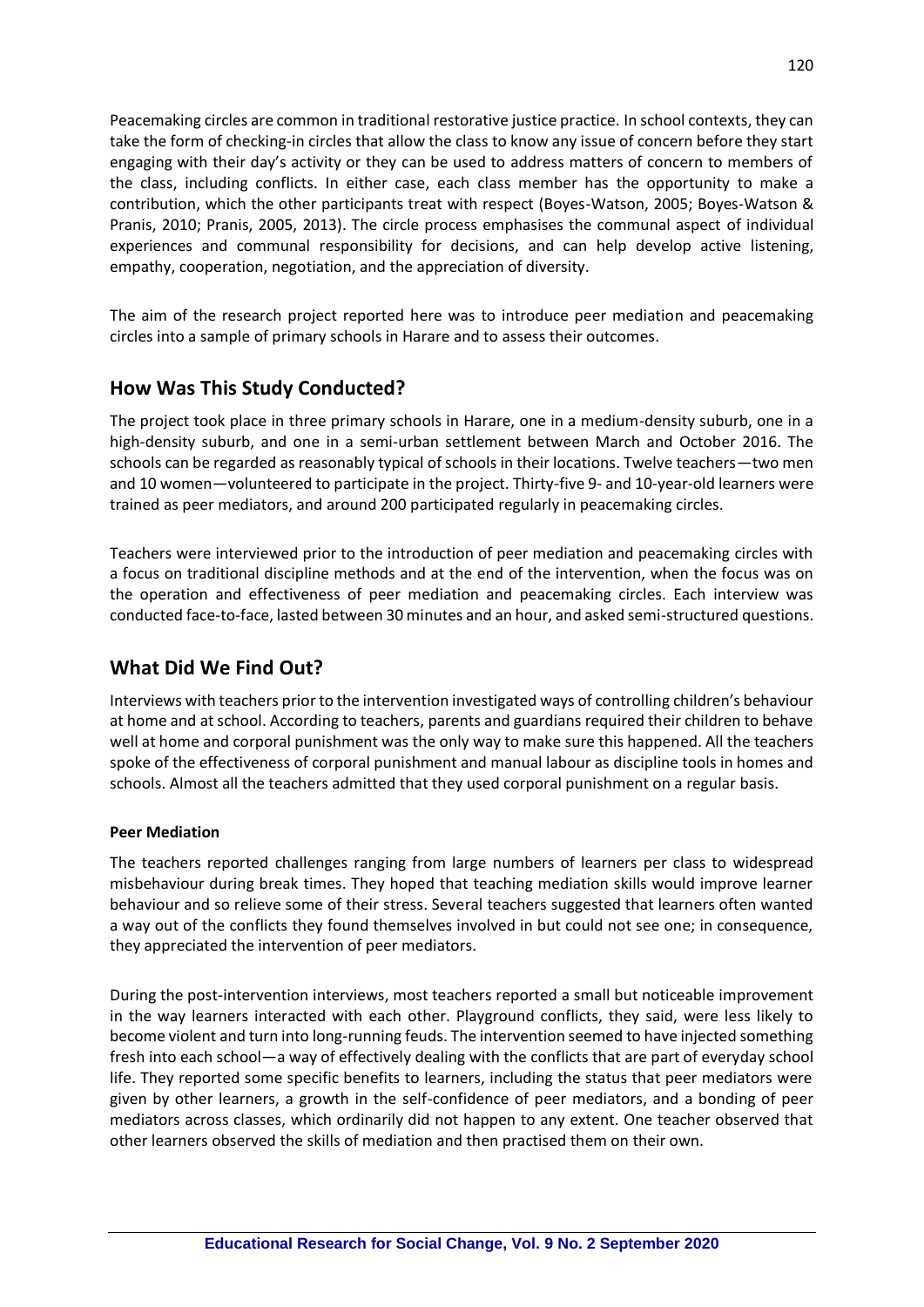The teachers found that their involvement in peer mediation encouraged their own reflection on other professional areas. Every teacher said that the project motivated them to reflect on their challenges, and to think of workable solutions. The teachers admitted that they were used to a top-down system and that a bottom-up process led by learners was, in the words of one, "refreshing and inspirational." It is worth noting that teachers continued to use corporal punishment during the course of the project.

#### **Peacemaking Circles**

In the post-intervention interviews, teachers spoke very positively about peacemaking circles in their classrooms, and nine said that they intended to make circles an ongoing part of their teaching. They appreciated how circles brought learners together and recognised how different the process was to the traditional teacher-dominated classroom; in particular, there was an opportunity for all voices to be heard. One noted that the process of taking turns to speak, and listening respectfully to each other, helped to some learners overcome a sense of isolation and encouraged the building of community.

Most teachers mentioned the value of hearing background information from learners as a major benefit of the circle process to them. This information helped them to prepare for the day ahead and to hear about issues that could be addressed later; these included reasons for non-punctuality, homework challenges, and cleanliness. In brief, circles allowed teachers to become better acquainted with their learners.

# **Significance for Social Change**

Both peer mediation and the peacemaking circles in the three schools involved building the dialogue skills of learners, which are key components in relationship building and conflict resolution. Teachers noted a small but noticeable improvement in learner interactions in the school. They pointed to the status that peer mediation carried with it, the growth in self-confidence of peer mediators, and the bonding of mediators across classes as they engaged in a shared responsibility. They noticed that other learners were strongly attracted to mediation and practised it independently.

The teachers were also positively influenced by their participation. Their experience with the circle process encouraged them to reflect on issues such as the efficacy of teacher-dominated classrooms and corporal punishment. The circles helped them to know their learners better. The project started a conversation about alternative ways of carrying out their profession.

### **References**

- Amstutz, L. S., & Mullet, J. M. (2015). The little book of restorative discipline for schools: Teaching responsibility, creating caring climates. Good Books.
- Boyes-Watson, C. (2005). Seeds of change: Using peacemaking circles to build a village for every child. Child Welfare, 84(2), 191–208.
- Boyes-Watson, C., & Pranis, K. (2010). Heart of hope: A guide for using peacemaking circles to develop emotional literacy, promote healing and build healthy relationships. Center for Restorative Justice, Suffolk University.
- Chikwiri, E., & Lemmer, E. M. (2014). Gender-based violence in primary schools in the Harare and Marondera districts of Zimbabwe. *Journal of Sociology & Social Anthropology*, 5(1), 95–107.
- Gershoff, E. (2017). School corporal punishment in global perspective: Prevalence, outcomes, and efforts at intervention. *Psychology, Health and Medicine*, 22(sup. 1), 224–239.